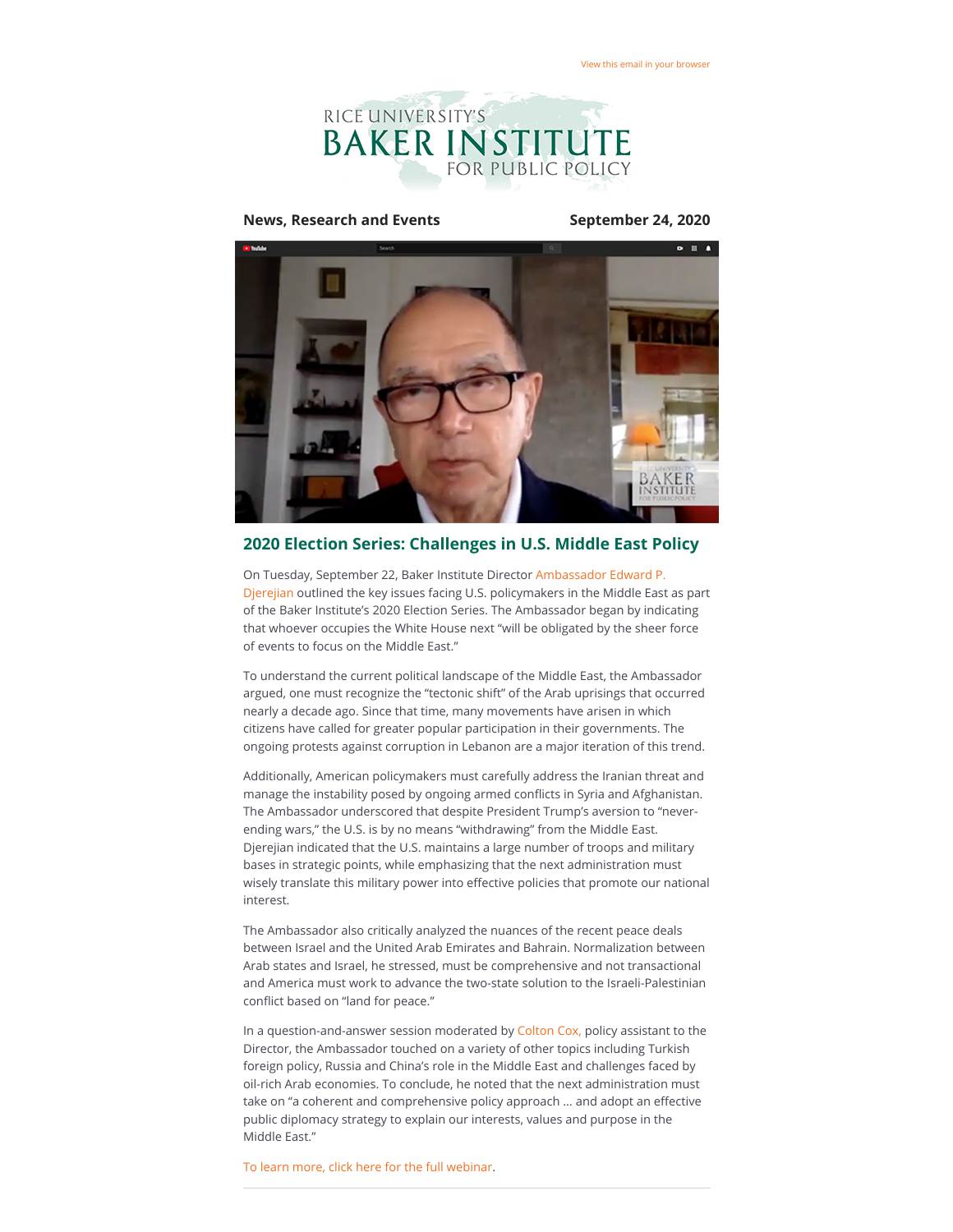# **"When somebody gives you a quick and simple answer to a complex problem like immigration and says, 'Build a wall,' you can pretty well be assured that it's not going to work."**

[Gil Kerlikowske](https://riceconnect.rice.edu/page.redir?target=https%3a%2f%2fwww.bakerinstitute.org%2fexperts%2fgil-kerlikowske%2f&srcid=164293&srctid=1&erid=43c28197-07c5-434e-95d9-419e6473e201&trid=43c28197-07c5-434e-95d9-419e6473e201), Nonresident Fellow, Center for the U.S. and Mexico, and former Customs and Border Patrol commissioner, to [Yahoo Finance](https://riceconnect.rice.edu/page.redir?target=https%3a%2f%2fca.finance.yahoo.com%2fnews%2ftrump-border-wall-expensive-160152015.html%3fsoc_src%3dsocial-sh%26soc_trk%3dtw&srcid=164293&srctid=1&erid=43c28197-07c5-434e-95d9-419e6473e201&trid=43c28197-07c5-434e-95d9-419e6473e201)



### **Students' home environment can hurt education opportunities**

Why do some students succeed in school and others do not? While the answer is complex, research demonstrates that life outside of school significantly impacts academic performance, particularly among children living in poverty.

"Determining what factors affect which children is a critical first step in developing equitable solutions that help all children have an opportunity for educational attainment," said fellow [Quianta Moore](https://riceconnect.rice.edu/page.redir?target=https%3a%2f%2fwww.bakerinstitute.org%2fexperts%2fquianta-moore%2f&srcid=164293&srctid=1&erid=43c28197-07c5-434e-95d9-419e6473e201&trid=43c28197-07c5-434e-95d9-419e6473e201), who led a recently published study on the issue.

Data from Moore's two-year survey of students in 78 Harris County schools found that a significant number have faced challenges such as food insecurity, bullying and neighborhood violence. "The brain functions that affect learning and behavior are negatively impacted by such experiences, as well as by challenges like parental divorce or violence in the home," Moore said.

Moore and her co-authors intend for their report to lead to a better understanding of how the social, emotional and health needs of students impact academic performance — and inform policies and interventions that give all students a chance to succeed in school.

Read the full study, "Why are Children Underperforming In School? A [Comprehensive Needs Assessment of Students In Harris County," by](https://riceconnect.rice.edu/page.redir?target=https%3a%2f%2fwww.bakerinstitute.org%2fmedia%2ffiles%2ffiles%2f29816f15%2fchb-pub-harrisco-091120-1.pdf&srcid=164293&srctid=1&erid=43c28197-07c5-434e-95d9-419e6473e201&trid=43c28197-07c5-434e-95d9-419e6473e201) Quianta Moore[, Christopher F. Kulesza](https://riceconnect.rice.edu/page.redir?target=https%3a%2f%2fwww.bakerinstitute.org%2fexperts%2fchristopher%2f&srcid=164293&srctid=1&erid=43c28197-07c5-434e-95d9-419e6473e201&trid=43c28197-07c5-434e-95d9-419e6473e201), Hannah Bablak and Selena Guo.